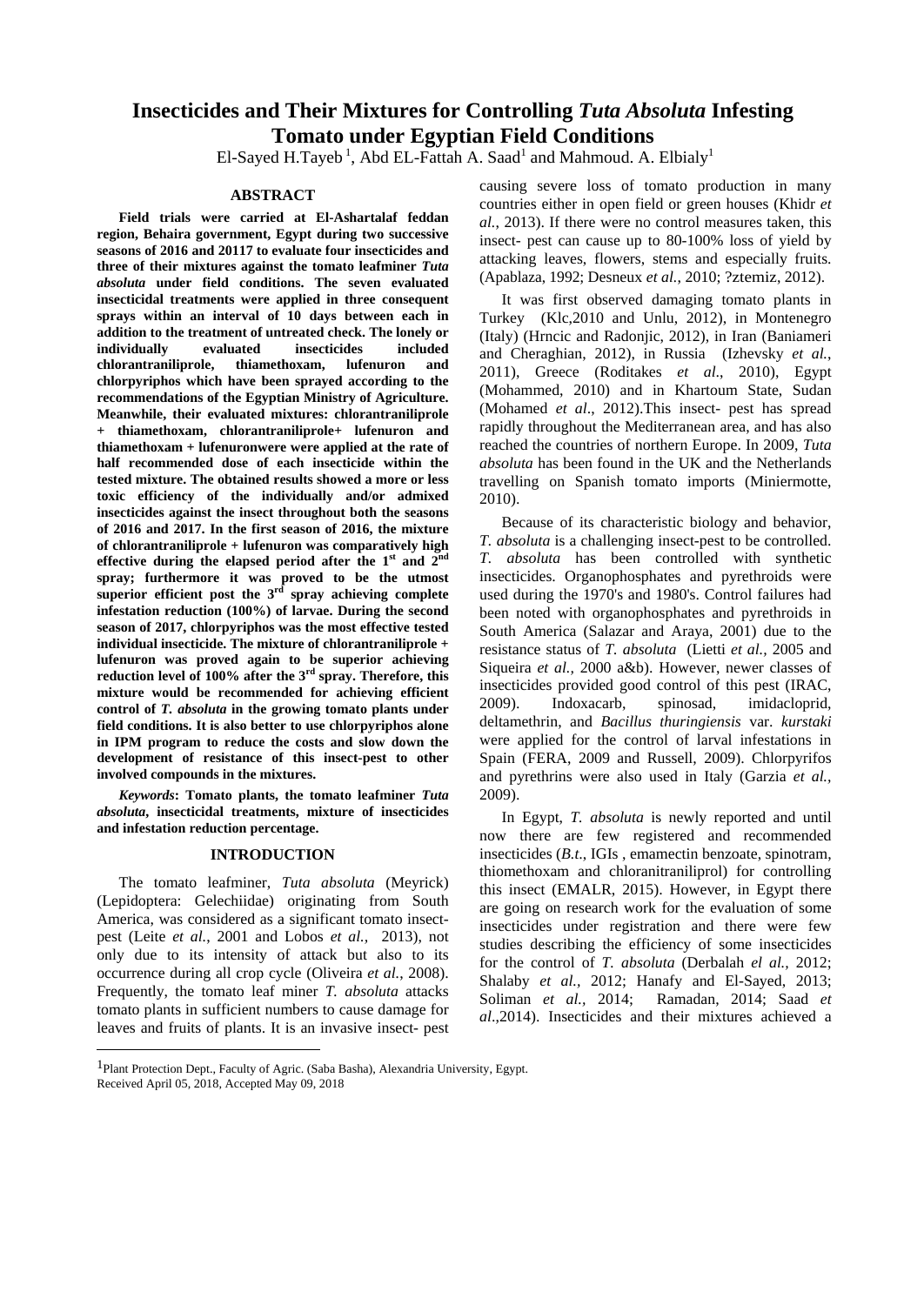considerable reduction of *T. absoluta* (Soliman *et al.,* plants to avoid any contamination or interference of 2014; Shiberu and Getu, 2017).

Egyptian field conditions. The conditions of the conditions of the conditions of the conditions of the conditions of the conditions of the conditions of the conditions of the conditions of the conditions of the conditions

Field trials were carried out in the region of El- Ashartalaf feddan, Behaira governorate, Egypt during two successive seasons of 2016 and 2017 (June- September). A selected area of approximately 4 carats  $(700 \text{ m}^2)$  was divided into longitudinal blocks  $\frac{\text{current}}{\text{first response}}$  of 2016. The insertional policiens was (Randomized Compelete Block Design [RCBD]) separated by buffer paths of 1  $m<sup>2</sup>$  wide made between every plot to prevent insecticides drift. Transplanted tomato seedlings (Variety 006) were grown alternatively at random all over the different blocks. The recommended agricultural practices were followed during both seasons according to the recommendations days post each spray taking into account the mean of the Egyptian Ministry of Agriculture. The presence of *T. absoluta* was confirmed by inspecting the treatment compared with the control. The percentages occurring symptoms of morphological changes in the of infestation reduction were calculated using the examined plants of the collected specimens from the adopted treatments in field.

In both seasons of 2016 and 2017, each block of planted tomato represented a treatment and implied three replicates. The plants of untreated check (control) were chosen to be a little far away from those treated spray drift.

There is an urgent need for efficient and sustainable Seven different insecticidal treatments were management methods for controlling this harmful evaluated; each treatment was applied in three insect-pest. Nevertheless, one of the main means of consequent sprays  $(1<sup>st</sup>, 2<sup>nd</sup>$  and  $3<sup>rd</sup>)$  with an interval of controlling this pest is through the use of chemical 10 days in between beside the treatment of untreated insecticides. Therefore, the aim of the present study was check (control). The adopted individual treatments focused on evaluating certain chemical insecticides included chlorantraniliprole, thiamethoxam, lufenuron alone or in mixtures against the common injurious and chlorpyriphos which had been sprayed at the gelechiid insect, *Tuta absoluta* to tomato plants during recommended rates by the Egyptian Ministry of two successive seasons of 2016 and 2017 under Agriculture. Meanwhile, certain evaluated mixtures of **MATERIALS AND METHODS Field experiments**<br>
All sprayed plants in the performed treatments were Seven different insecticidal rd) with an interval of chlorantraniliprole+thiamethoxam, chlorantraniliprole+ lufenuron and thiamethoxam + lufenuron were applied and sprayed at half dose of each insecticide. (Table 1). compared with the untreated check plants.

 $\frac{2}{3}$  was divided into longitudinal blocks identically carried out as the same as that done in the <sup>2</sup> wide made between statied when the plants reached the age of 8 weeks In the second season of 2017, the aforementioned seven insecticidal treatments (plus the control one) were first season of 2016. The insecticidal applications were started when the plants reached the age of 8 weeks using a Knapsack sprayer (20 liters), at the rate of 200 liters/fed with a 10 days interval between each spray.

### **Sampling technique and inspection of** *Tuta absoluta*

The infestation rate was recorded after 3, 6 and 9 number of larvae/5 sampled plants/ replicate in each equation of Henderson and Tilton (1955) as follows:

**Insecticidal treatments** <sup>A</sup> C Reduction %= <sup>1</sup> - [ <sup>x</sup> ] x 100 where, B D

A: number of larvae in treatment after insecticide spray

B: number of larvae in treatment before insecticide spray

C: number of larvae in the check (control) before insecticide spray

D: number of larvae in the check (control) after insecticide spray

**Table 1. Tested insecticides, their mixtures and their rates of applications during the successive experimental seasons of 2016 and 2017**

|              | <b>Common name</b>    | <b>Frade name</b>                                   | Formulation | Rate/Fed.<br>$(ml/200$ liters) |
|--------------|-----------------------|-----------------------------------------------------|-------------|--------------------------------|
|              | Chlorantraniliprole   | Corager <sup>'</sup>                                | 20% SC*     | 60                             |
| Individual   | Thiamethoxam          | $Actara^{\circ}$                                    | 25% WP**    |                                |
| insecticides | Lufenuron             | Match <sup>®</sup>                                  | 5% EC***    | 160                            |
|              | Chlorpyriphos         | Dursban                                             | 48% EC      | 500                            |
|              | Chlorantraniliprole - | $Coragen^{\mathcal{D}}$                             | $20\%$ SC + | $30 + 40g$                     |
|              | Thiamethoxam          | Actara                                              | 25% WP      |                                |
| Insecticides | Chlorantraniliprole+  | $\text{Coragen}^{\circledR}$ + Match $^{\circledR}$ | 20% SC+     | $30 + 80$                      |
| mixture      | Lufenuron             |                                                     | 5% EC       |                                |
|              | Thiamethoxam+         | $Actara^{\circledR} + Match^{\circledR}$            | $25\%$ WP + |                                |
|              | Lufenuron             |                                                     | 5% EC       | $40g + 80$                     |

\*Sc = Suspension Concentrate, \*\*WP= Wettable Powder and \*\*\*EC= Emulsifiable Concentrate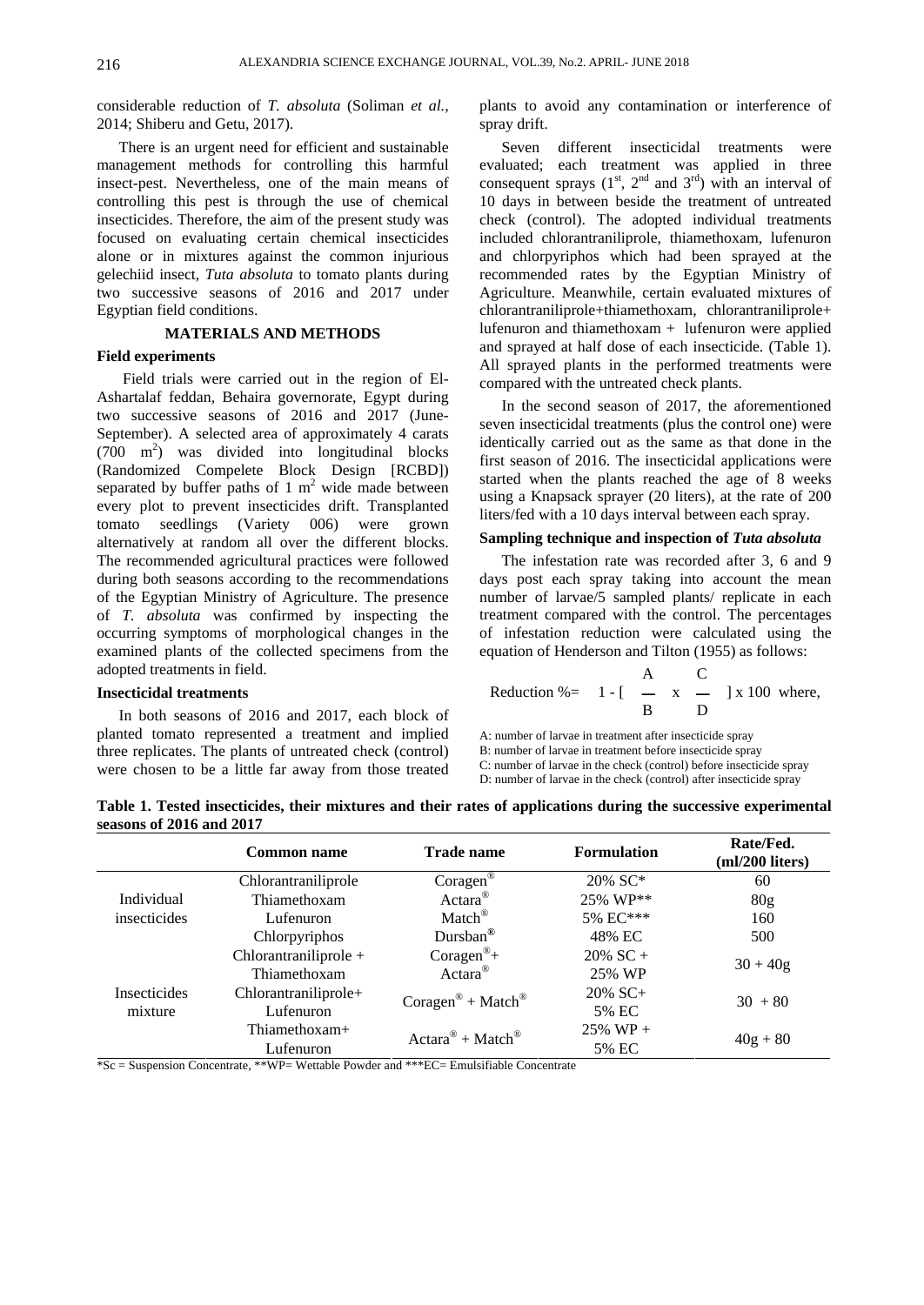Data of the present study were subjected to the analysis of variance ANOVA using "F" Test following the randomized complete block design (RCBD). The least significant differences (L.S.D) at 0.05 probability level were determined by using a computer program (COSTAT software, 1988) to compare the mean numbers of the different treatments and control. The reduction percentages were subjected to transformation as described by Wadley  $(1967)$  where each value (x) absolute resembled by general means of reduction percentages comprised  $45.99, 45.77$  and  $45.52$ , was transformed to  $\sqrt{x + 0.5}$  and then these successively, while the application of thiamethoxam there were values of 0.00%.

During the first season of 2016, seven treatments were evaluated against the tomato leafminer, *Tuta absoluta* compared with the untreated check after each of three applied consequent insecticidal sprays for each treatment. All the tested compounds and their mixture  $\frac{81.03\%}{81.03\%}$  reduction showed significant infestation reduction of *T. absoluta* lutenuron and the second variable of *Nearwhile*, as compared with control treatment. The residual effect of each of these treatments on the mean number of detected larvae on tomato plants and the calculated reduction percentages are presented in Table (2). It could be seen that the mean numbers of larvae are going to be decreased till the  $9<sup>th</sup>$  day post-treatment, versus the Generally, in the first season of 2016, the performed increased number in the treatment of untreated check. It reatments of chlorantraniliprole+ lufenuron increased number in the treatment of untreated check. Meanwhile, the calculated percentage of reduction of chlorpyriphos and chlorantraniliprole were found to be each treatment was found to have merely the same effective for controlling the leafminer, *T. absoluta*, each treatment was found to have, merely, the same trend. **The community of the community of the community of the community of the community of the community of the community of the community of the community of the community of the community of the community of the commun** 

Considering the extracted general mean of reduction (%) after the application of the different performed insecticides treatment, it is noticed that the treatment of chlorantraniliprole + lufenuron was the most effective one in reducing the number of inspectedlarvae and increased their reduction  $E_{\text{VQ}}$  2.4 SL, in respect were enclear to controlling percentages up to 58.40%, followed by the treatment of thiamethoxam+ lufenuron that gave a reduction applied will<br>nanagement. percentage of 53.76% after 9 days post  $1^{st}$  spray, while management.<br>the minture of ablenational this interaction care. The second season of 2017 the mixture of chlorantraniliprole  $+$  thiamethoxam gave a reduction percentage of 46.64%. On the other hand,<br>the application of chlorantraniliprole, chlorpyriphos, the second season of 2017 involved the same seven lufenuron and thiamethoxam alone gave the least reduction percentages of 48.90, 47.85, 47.48 and 43.38%, in respect (Table 2).

Before the application of the evaluated treatments of the second spray, it was noticed that the number of the detected larvae increased. Nevertheless, both the tested treatments of chlorpyriphos and chlorantraniliprole were so effective in reducing the number of the

**Statistical analysis** inspected larvae and increasing the calculated reduction transformed values were statistically analyzed because alone gave the least reduction percentage of 44.61 percentages. The treatment of chlorpyriphos was somewhat more potent and recorded high general mean of reduction of 52.40% over 9 days of inspection, followed by the treatments of chlorantraniliprole (50.51%) and lufenuron (48.38%). The mixtures of chlorantraniliprole+ thiamethoxam, chlorantraniliprole+ lufenuron and thiamethoxam+ lufenuron gave a more or a less similar toxic effect on the tomato leafminer *T. absoluta* resembled by general means of reduction percentages comprised 45.99, 45.77 and 45.52, successively, while the application of thiamethoxam (Table 2).

**RESULTS AND DISCUSSION** The detected effect of applied treatments in the 3<sup>rd</sup> **The first season of 2016** spray against the insect-pest confirmed or revealed rd again that the mixture of chlorantraniliprole+lufenuron was proved to be the superior treatment achieving complete reduction (100%) all over the inspection periods post-spraying followed by 90.83, 85.33 and 81.65% reductions for chlorpyriphos, thiamethoxam + chlorantraniliprole, successively. the treatments of the individual insecticides: thiamethoxam and lufenuron gave lower reduction values of 69.44, 64.55; the mixture of chlorantraniliprole + thiamethoxam showed the least reduction one-53.55% (Table 2).

<sup>th</sup> day post-treatment, versus the Generally, in the first season of 2016, the performed  $\frac{\text{m} \cdot \text{m}}{\text{m}}$  management. treatments of chlorantraniliprole+ lufenuron, chlorpyriphos and chlorantraniliprole were found to be effective for controlling the leafminer, *T. absoluta*, which would be recommended to be included within the Integrated Pest Management (IPM) programs. The above presented results are in conformity with Shiberu and Getu (2017) who found that chlorantraniliprole (Coragen® 200 SC) and a mixture of emamectin benzoate and prosuler oxymatrin (Prove® 1.9 E.C and 1.9 E.C and Levo<sup>®</sup> 2.4 SL, in respect) were efficient for controlling *T. absoluta* larvae and could be recommended to be applied within a program of integrated pest management.

### **The second season of 2017**

As previously mentioned for the  $1<sup>st</sup>$  season of 2016, As previously mentioned for the  $1<sup>st</sup>$  season of 2016, the second season of 2017 involved the same seven evaluated insecticidal treatments against the tomato leafminer *T. absoluta* and compared with the untreated check (Table 3). The obtained results ascertained again that the mixture of chlorantraniliprole+ lufenuron and treatment of chlorpyriphos alone were the more effective treatments against the tomato leafminer, *T. absoluta* after the  $1<sup>st</sup>$  spray and gave higher general reduction means of 59.17% and 59.01%, successively.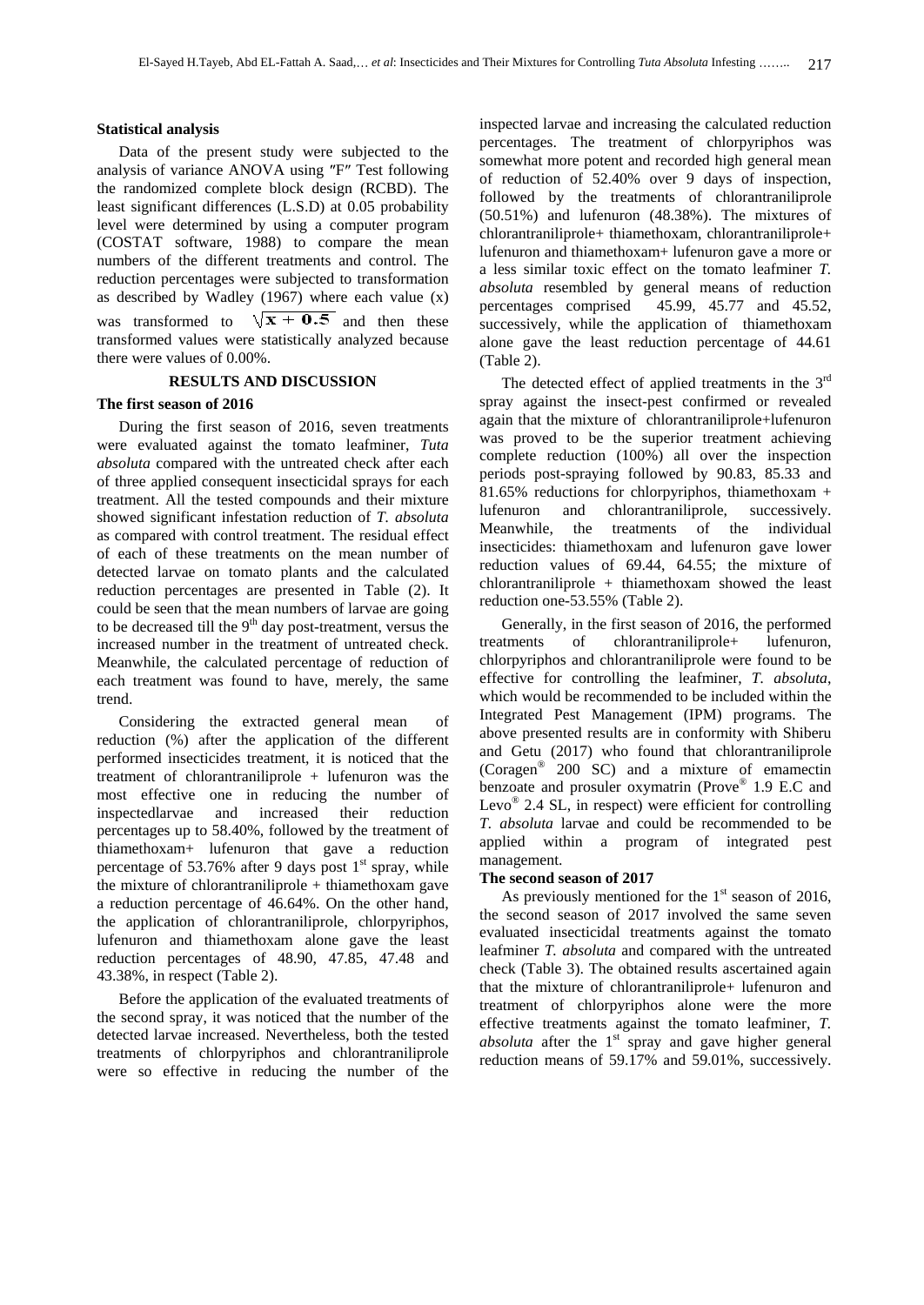|                                             |                                                                                 |                                                                                             |                                                                         | $1st$ season (2016)  |              |                                                 |                                                 |
|---------------------------------------------|---------------------------------------------------------------------------------|---------------------------------------------------------------------------------------------|-------------------------------------------------------------------------|----------------------|--------------|-------------------------------------------------|-------------------------------------------------|
|                                             |                                                                                 |                                                                                             | Mean No. of alive T. absoluta larvae/5 plants after different intervals |                      |              |                                                 |                                                 |
| <b>Treatment</b>                            | Pre-spray                                                                       |                                                                                             |                                                                         | (days) post-spraying |              |                                                 | General mean of                                 |
|                                             |                                                                                 |                                                                                             |                                                                         | 6                    |              | $\bullet$                                       | <b>Reduction</b><br>percentages $(\% )$         |
|                                             |                                                                                 |                                                                                             | $1st$ spray                                                             |                      |              |                                                 |                                                 |
|                                             | $-88$<br>$\mathbf{A}$                                                           | $\mathbf{A}$                                                                                | $\mathbf{R}$ %<br>$\mathbf{A}$                                          | $R\%$                | $\mathbf{A}$ | $R\%$                                           | the contract of the contract of the contract of |
| Chlorantraniliprole                         | 19.00                                                                           | 15.00                                                                                       | 13.00<br>$31.35^{\circ}$                                                | 49.32d               | 10.00        | $66.04^{\circ}$                                 | $48.90^{\text{ a}}$                             |
| Thiamethoxam                                | 21.00                                                                           | 17.00                                                                                       | 16.00<br>29.61                                                          | $43.56^{\circ}$      | 14.00        | $56.99^{\text{g}}$                              | 43.38 <sup>a</sup>                              |
| Lufenuron                                   | 20.00                                                                           | 16.00                                                                                       | 13.33<br>30.43 <sup>°</sup>                                             | $50.74^\circ$        | 12.00        | $61.29^{\rm d}$                                 | 47.48 <sup>a</sup>                              |
| Chlorpyriphos                               | 18.00                                                                           | 14.00                                                                                       | $32.37^\circ$<br>12.00                                                  | $50.62^{\circ}$      | 11.00        | $60.57^e$                                       | $47.85$ <sup>a</sup>                            |
| Chlorantraniliprole<br>+ Thiamethoxam       | 19.00                                                                           | 15.00                                                                                       | 13.00<br>$31.35^{\rm d}$                                                | $49.32^{\rm d}$      | 12.00        | $59.25^{\rm f}$                                 | 46.64 <sup>a</sup>                              |
| Chlorantraniliprole                         |                                                                                 |                                                                                             |                                                                         |                      |              |                                                 |                                                 |
| + Lufenuron                                 | 21.00                                                                           | 14.00                                                                                       | $42.03^{\circ}$<br>12.00                                                | $57.67^{\circ}$      | 8.00         | $75.42^{\circ}$                                 | $58.40^{\text{ a}}$                             |
| Thiamethoxam+<br>Lufenuron                  | 20.00                                                                           | 15.00                                                                                       | $34.78^{\rm b}$<br>12.00                                                | $55.55^{\rm b}$      | 9.00         | 70.97 <sup>b</sup>                              | $53.76^{\text{ a}}$                             |
| Untreated check                             | 20.00                                                                           | 23.00                                                                                       | 27.00<br>$0.00^{\rm g}$                                                 | $0.00^\mathrm{f}$    | 31.00        | 0.00 <sup>h</sup>                               | 0.00 <sup>b</sup>                               |
|                                             | the contract of the contract of the contract of the contract of the contract of |                                                                                             | $2nd$ spray#                                                            |                      |              |                                                 |                                                 |
| Chlorantraniliprole                         | the contract of the contract of the<br>10.00                                    | 7.00                                                                                        | $32.19^\circ$<br>5.00                                                   | 56.94 <sup>a</sup>   | 4.00         | $62.42^{b}$                                     | $50.51^{\circ}$                                 |
| Thiamethoxam                                | 14.00                                                                           | 11.00                                                                                       | 23.88<br>7.00                                                           | 56.94 <sup>ª</sup>   | 7.00         | $53.03^{b}$                                     | $44.61^{\circ}$                                 |
| Lufenuron                                   | 12.00                                                                           | 9.00                                                                                        | 27.36<br>6.00                                                           | $56.94^{\circ}$      | 5.00         | $60.86^\circ$                                   | $48.38^{\rm a}$                                 |
| Chlorpyriphos                               | 11.00                                                                           | 7.00                                                                                        | $38.35^{\circ}$<br>6.00                                                 | $53.03^{b}$          | 4.00         | $65.84^{\circ}$                                 | $52.40^{\circ}$                                 |
| Chlorantraniliprole<br>+ Thiamethoxam       | 12.00                                                                           | 9.00                                                                                        | 27.34 <sup>d</sup><br>7.00                                              | $49.77^{\circ}$      | 5.00         | $60.86^{\circ}$                                 | $45.99^{\rm a}$                                 |
| Chlorantraniliprole                         |                                                                                 |                                                                                             |                                                                         |                      |              |                                                 |                                                 |
| + Lufenuron                                 | 8.00                                                                            | 6.00                                                                                        | $27.34^{\rm d}$<br>4.00                                                 | $56.94^{\rm a}$      | 4.00         | $53.03^{\rm d}$                                 | $45.77^{\circ}$                                 |
| Thiamethoxam+<br>Lufenuron                  | 9.00                                                                            | 5.00                                                                                        | $46.18^{\rm a}$<br>6.00                                                 | 42.59 <sup>d</sup>   | 5.00         | $47.81^{\circ}$                                 | $45.52^{\rm a}$                                 |
| Untreated check                             | 31.00                                                                           | 32.00                                                                                       | $0.00^{\rm t}$<br>36.00                                                 | $0.00^e$             | 33.00        | $0.00^{\rm t}$                                  | 0.00 <sup>b</sup>                               |
|                                             | the contract of the contract of the contract of the contract of the contract of |                                                                                             | 3rd spray#                                                              |                      |              | the contract of the contract of the contract of |                                                 |
| Chlorantraniliprole                         | <b>Contract Contract Contract Contract Contract</b><br>4.00                     | 0.66 $45.00^{\circ}$                                                                        |                                                                         | $0.00$ $100.00^a$    | $0.00\,$     | $100.00^{\mathrm{a}}$                           | 81.65 <sup>a</sup>                              |
| Thiamethoxam                                | 7.00                                                                            | 1.33 $31.90^e$                                                                              |                                                                         |                      |              | 0.33 $76.43^b$ 0.00 $100.00^a$                  | 69.44 $^{\rm a}$                                |
| Lufenuron                                   |                                                                                 | 5.00 1.00 $26.67^f$ 0.33 $67.00^c$ 0.00 $100.00^a$                                          |                                                                         |                      |              |                                                 | $64.55$ <sup>a</sup>                            |
| Chlorpyriphos                               |                                                                                 | 4.00 		 0.33 		 72.50 <sup>b</sup> 0.00 		 100.00 <sup>a</sup> 0.00 		 100.00 <sup>a</sup>  |                                                                         |                      |              |                                                 | 90.83 <sup>a</sup>                              |
| Chlorantraniliprole<br>+ Thiamethoxam       | 5.00                                                                            | 1.00 $26.67^{\text{f}}$ 0.66 $34.00^{\text{d}}$ 0.00 $100.00^{\text{a}}$ 53.55 <sup>a</sup> |                                                                         |                      |              |                                                 |                                                 |
| Chlorantraniliprole                         |                                                                                 | 4.00 $0.00$ $100.^{0a0}$ $0.00$ $100.00^a$ $0.00$ $100.00^a$ $100.00^a$                     |                                                                         |                      |              |                                                 |                                                 |
| $+$ Lufenuron<br>Thiamethoxam+<br>Lufenuron |                                                                                 | 5.00 $0.66$ 56.00° $0.00$ $100.00^a$ $0.00$ $100.00^a$ $85.33^a$                            |                                                                         |                      |              |                                                 |                                                 |
|                                             |                                                                                 |                                                                                             |                                                                         |                      |              |                                                 |                                                 |

The treatment of chlorantraniliprole+ thiamethoxam came in **Table 2. Effect of the evaluated insecticidal treatments against the tomato leafminer,** *Tuta absoluta* **infesting tomato plants in 2016 season** ( $1^{\text{st}}, 2^{\text{nd}}$  and  $3^{\text{rd}}$  spray)

**\*** Means followed with the same letter(s) within the same column are not significantly different at 0.05 probability level. **\*\* A**= Mean number of

larvae and **R%** = Infestation reduction percentage.

The second  $(2<sup>nd</sup>)$  spray was applied after 10 days and the 3<sup>rd</sup> spray after 20 days post the first spray.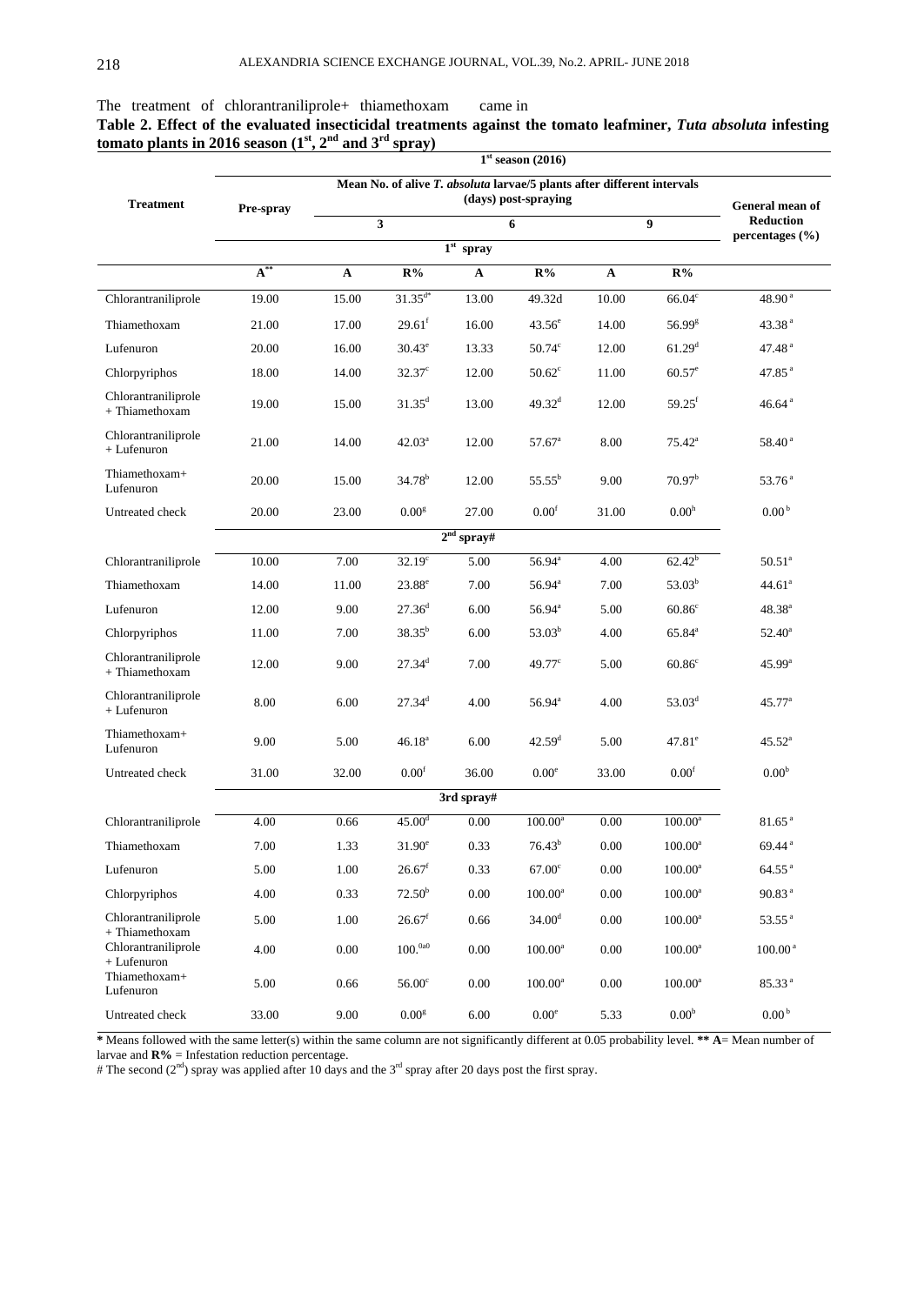amounted to 56.27%, followed by the treatment of which gave the lowest reduction percentage of 34.31 lufenuron which gave a reduction percentage of (Table 3).

the second rank giving a general mean of reduction 55.25%, then the mixture of thiamethoxam+lufenuron (Table 3).

### **Table 3. Effect of the evaluated insecticidal treatments against the tomato leafminer,** *Tuta absoluta* **infesting tomato plants in 2017 season** ( $I^{\text{st}}, 2^{\text{nd}}$  and  $3^{\text{rd}}$  spray) **, 2nd and 3 rd spray)**

| <b>Treatment</b>              |                                                   |             |                                       |              | $2nd$ season (2017)   |              |                                                                                        | the contract of the contract of the contract of the contract of the contract of |
|-------------------------------|---------------------------------------------------|-------------|---------------------------------------|--------------|-----------------------|--------------|----------------------------------------------------------------------------------------|---------------------------------------------------------------------------------|
|                               |                                                   |             |                                       |              |                       |              | Mean No. of alive T. absoluta larvae/5 plants after different intervals (days) General |                                                                                 |
|                               | Pre-                                              |             |                                       |              | post-spraying         |              |                                                                                        |                                                                                 |
|                               |                                                   |             |                                       |              |                       |              |                                                                                        | mean of<br>Reduction                                                            |
|                               |                                                   |             |                                       |              | 6 <sup>6</sup>        |              |                                                                                        | percentages                                                                     |
|                               |                                                   |             | $A^*$ $A$ $R\%$                       | $\mathbf{A}$ | $R\%$                 | $\mathbf{A}$ | $R\%$                                                                                  | (%)                                                                             |
| the control of the control of |                                                   |             |                                       |              | $1st$ spray           |              |                                                                                        |                                                                                 |
| Chlorantraniliprole           |                                                   |             | 13.00 12.00 $35.42^{\text{f*}}$ 10.00 |              | $52.72^{\rm f}$       | 7.33         | $69.72^{\rm d}$                                                                        | 52.62 <sup>a</sup>                                                              |
| Thiamethoxam                  | 12.66                                             | 11.00       | $39.28^e$                             | 9.33         | $54.70^e$             | 7.00         | $70.31^{\circ}$                                                                        | 54.76 <sup>a</sup>                                                              |
| Lufenuron                     | 14.33                                             | 12.33       | $39.87^\circ$                         | 10.00        | $57.11^{\rm d}$       | 8.33         | $68.78^{\circ}$                                                                        | $55.25^{\text{a}}$                                                              |
| Chlorpyriphos                 |                                                   | 13.66 11.33 | $42.04^b$                             | 8.33         | $62.52^{\rm a}$       | 7.00         | $72.48^{\rm b}$                                                                        | 59.01 $^{\rm a}$                                                                |
| Chlorantraniliprole+          | 16.66                                             | 13.66       | $42.70^{\circ}$                       | 11.00        | $59.41^\circ$         | 10.33        | $66.70^{\rm f}$                                                                        | $56.27$ <sup>a</sup>                                                            |
| Thiamethoxam                  |                                                   |             |                                       |              |                       |              |                                                                                        |                                                                                 |
| Chlorantraniliprole+          |                                                   | 14.66 12.66 | $39.65^{\rm d}$                       | 9.00         | $62.26^b$             | 6.66         | $75.60^{\rm a}$                                                                        | 59.17 $^{a}$                                                                    |
| Lufenuron                     |                                                   |             |                                       |              |                       |              |                                                                                        |                                                                                 |
| Thiamethoxam+                 | 10.66                                             | 13.66       | $10.46^{\rm g}$                       | 11.66        | $32.77^g$             | 8.00         | $59.70^{\circ}$                                                                        | 34.31 $^{\rm b}$                                                                |
| Lufenuron<br>Untreated check  |                                                   |             | 17.00 24.33 $0.00^h$                  | 27.66        | $0.00^{\rm h}$        |              | $0.00^{\rm h}$                                                                         | $0.00\degree$                                                                   |
|                               |                                                   |             |                                       |              | $2nd$ spray#          | 31.66        |                                                                                        |                                                                                 |
| Chlorantraniliprole           | <u>and the community of the community</u><br>7.30 | 4.66        | $33.36^{\circ}$                       | 3.33         | 55.78 <sup>d</sup>    | 1.00         | $86.85^{\rm d}$                                                                        | $58.66^{\text{ a}}$                                                             |
| Thiamethoxam                  | 7.00                                              | 5.33        | $20.51^\circ$                         | 3.66         | $49.31$ <sup>t</sup>  | 1.66         | $77.24$ <sup>f</sup>                                                                   | 49.02 $^{\rm a}$                                                                |
| Lufenuron                     | 8.33                                              | 6.33        | $20.67^{\circ}$                       | 3.33         | $61.24^b$             | .66          | 92.39 <sup>c</sup>                                                                     | 58.10 <sup>a</sup>                                                              |
| Chlorpyriphos                 | 7.00                                              | 5.33        | $20.55^{\circ}$                       | 3.00         | 58.45 <sup>c</sup>    | 33           | 95.47 <sup>b</sup>                                                                     | 58.15 <sup>a</sup>                                                              |
| Chlorantraniliprole+          |                                                   |             |                                       |              |                       |              |                                                                                        |                                                                                 |
| Thiamethoxam                  | 10.33                                             | 8.33        | $15.82^{\rm d}$                       | 5.66         | 46.88 <sup>g</sup>    | 2.66         | 75.29 <sup>g</sup>                                                                     | 45.99 <sup>a</sup>                                                              |
| Chlorantraniliprole+          |                                                   |             |                                       |              |                       |              |                                                                                        |                                                                                 |
| Lufenuron                     | 6.66                                              | 4.66        | $26.96^b$                             | 1.66         | $75.83^{\rm a}$       | $0.00\,$     | $100.00^{\rm a}$                                                                       | 67.59 <sup>a</sup>                                                              |
| Thiamethoxam+                 |                                                   |             |                                       |              |                       |              |                                                                                        |                                                                                 |
| Lufenuron                     | 8.00                                              | 6.66        | $13.09^e$                             | 3.66         | $55.65^{\circ}$       | 1.33         | $84.05^{\circ}$                                                                        | 50.93 <sup>a</sup>                                                              |
| Untreated check               |                                                   |             | 31.66 30.33 $0.00^f$ 32.66 $0.00^h$   |              |                       | 33.00        | 0.00 <sup>h</sup>                                                                      | 0.00 <sup>b</sup>                                                               |
|                               | ___                                               |             |                                       |              | $3^{\rm rd}$ sprav#   |              | $\sim$                                                                                 |                                                                                 |
| Chlorantraniliprole           | <u>and the community of the community</u><br>1.00 | 0.00        | $100.00^{\circ}$                      | $0.00\,$     | $100.00^{\rm a}$      | $0.00\,$     | $100.00^{\mathrm{a}}$                                                                  | $100.00^{\text{a}}$                                                             |
| Thiamethoxam                  | 1.66                                              | 0.00        | $100.00^a$                            | 0.00         | $100.00^a$            | 0.00         | $100.00^{\rm a}$                                                                       | $100.00^{\text{a}}$                                                             |
| Lufenuron                     | 0.66                                              | $-33$       | $38.10^{\circ}$                       | $0.00\,$     | $100.00^{\mathrm{a}}$ | $0.00\,$     | $100.00^{\rm a}$                                                                       | 79.36 <sup>a</sup>                                                              |
| Chlorpyriphos                 | 0.33                                              | 0.00        | $100.00^{\rm a}$                      | $0.00\,$     | $100.00^{\rm a}$      | $0.00\,$     | $100.00^{\rm a}$                                                                       | $100.00^{\text{ a}}$                                                            |
| Chlorantraniliprole+          |                                                   |             |                                       |              |                       |              |                                                                                        |                                                                                 |
| Thiamethoxam                  | 2.66                                              | 0.33        | 84.64 <sup>b</sup>                    | $0.00\,$     | $100.00^{\rm a}$      | 0.00         | $100.00^{\rm a}$                                                                       | 94.88 $^{\rm a}$                                                                |
| Chlorantraniliprole+          |                                                   |             |                                       |              |                       |              |                                                                                        |                                                                                 |
| Lufenuron                     | $0.00\,$                                          | 0.00        | $100.00^{\circ}$                      | 0.00         | $100.00^{\rm a}$      | 0.00         | $100.00^{\mathrm{a}}$                                                                  | $100.00^{\text{ a}}$                                                            |
| Thiamethoxam+                 |                                                   |             |                                       |              |                       |              |                                                                                        |                                                                                 |
| Lufenuron                     | 1.33                                              | 0.00        | 100.00a                               | 0.00         | $100.00^a$            | 0.00         | $100.00^a$                                                                             | $100.00^{\text{a}}$                                                             |
| Untreated check               | 33.00                                             | 26.66       | $0.00^d$                              | 22.00        | 0.00 <sup>b</sup>     | 10.33        | 0.00 <sup>b</sup>                                                                      | 0.00 <sup>b</sup>                                                               |

**\*** Means followed with the same letter(s) within the same column are not significantly different at 0.05 probability level. **\*\* A**= Mean number of larvae and  $\mathbb{R}\%$  = Infestation reduction percentage.

The second  $(2<sup>nd</sup>)$  spray was applied after 10 days and the 3<sup>rd</sup> spray after 20 days post the first spray.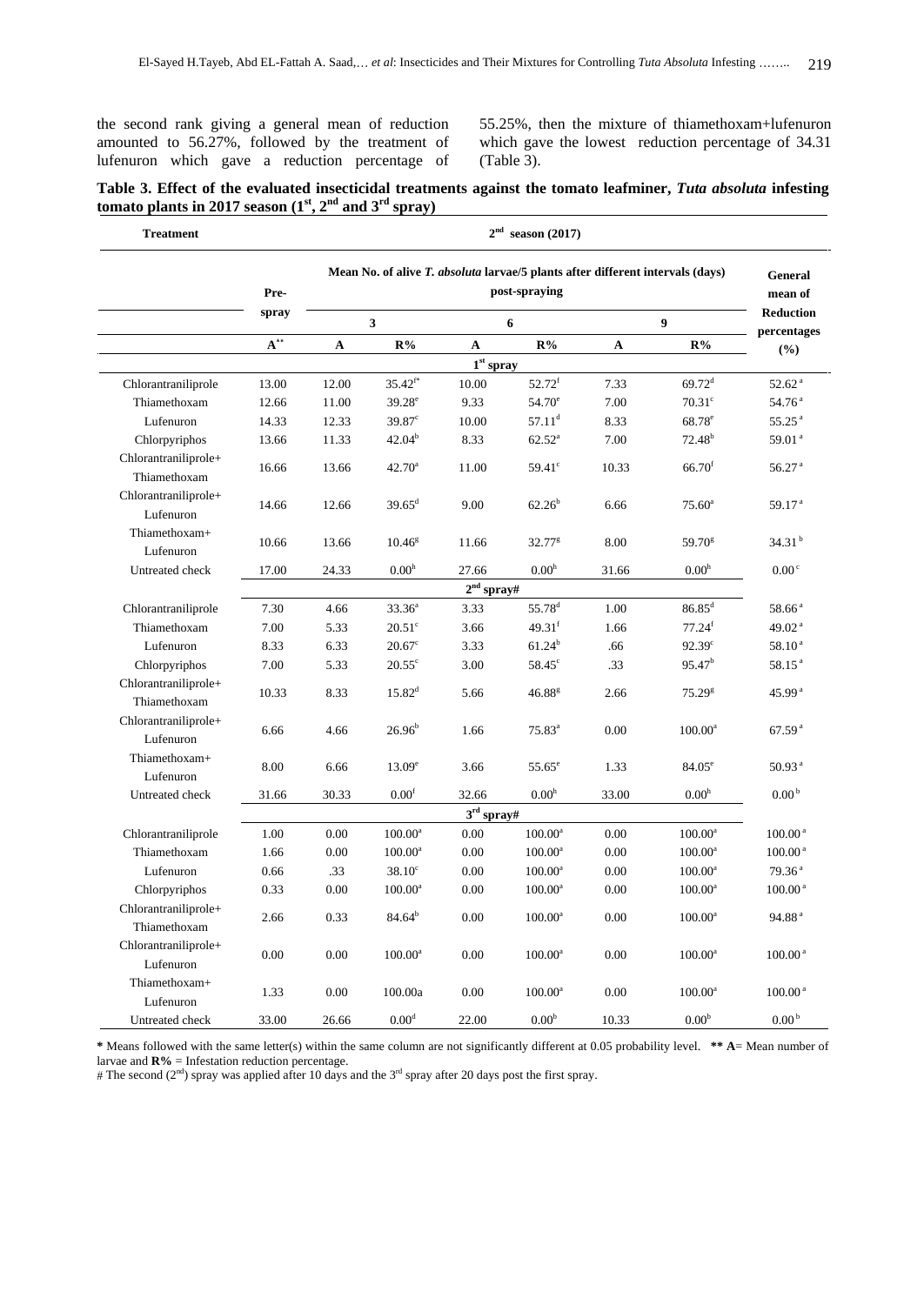insect larvae and calculated reduction percentages post (2012) found that Ampligo® 150ZS (a mixture of the application of different evaluated insecticides and chlorantraniliprole + lambda □ cyhalothrin) in laboratory their mixtures along 3, 6 and 9 days post- the  $2<sup>nd</sup>$  spray bioassays demonstrated good performance against *T*. are exhibited in Table 3. In this concern, the calculated *absoluta.* Ayalew (2015) in Ethiopia stated that the general mean of reduction is being used for evaluating mean fruit infestation in the untreated control plot and determining the residual effect of formerly applied ranged between 54 and 76 %, while in the plots treated treatments in  $1<sup>st</sup>$  spray and the cumulative efficacy of with diamide insecticide (chlorantraniliprole) fruit each of reapplied treatments in  $2<sup>nd</sup>$  spray. The results infestation was significantly lower with  $2-6$  % fruit revealed that the applied mixture of chlorantraniliprole+ damage. Moreover, Passos *et al.* (2017) reported that lufenuron was the most potent treatment that reduced chlorantraniliprole and teflubenzuron (an IGI as the number of *Tuta absoluta* larvae and gave a higher lufenuron) should be preferred insecticides for use in general mean of reduction percentage of 67.59, tomato leaf miner IPM programmes that aim to<br>followed by chlorantraniliprole (58.66%), chlorpyriphos conserve the biological agent *M. basicornis* (58.15%) and lufenuron (58.10%). The treatment of (thiamethoxam+ lufenuron) gave comparative lower general mean of reduction amounted to 50.93%, that the effect of chlorpyriphos and/or<br>followed by the treatment of thiamethoxam alone chlorantraniliprole alone was merely and efficiently (49.02%); then The mixture of chlorantraniliprole+ equal to the tested mixture of chlorantraniliprole+ thiamethoxam which gave the lowest reduction percentage of 45.99. Herein, it could be seen that the addition of an insecticide to another give a high effect cheap than the use of the mixture of and reduce the incidence of *Tuta absoluta* larvae. It is also better to use chlorpyriphos alone in IPM program<br>to reduce the costs and slow down the possible<br>REFERENCES to reduce the costs and slow down the possible occurrence and development of resistance to other compounds involved in the tested mixtures against the insect. Ayalew, G. 2015.Efficacy of selected insecticides against the

The deduced delayed effects of the applied treatments after the  $3<sup>rd</sup>$  spray against the insect in the second season of 2017 is shown and tabulated in Table valley of Ethiopia. African Entomol. 23(2):410-417. (3). It could be seen again that each of the treatments of Baniameri, V. and A. Cheraghian. 2012. The first report and

thiamethoxam+lufenuron, chlorantraniliprole, Bull. 42(2):322-324. thiamethoxam and chlorpyriphos were proved to be the Bassi, A., J. L. Rison, E. Roditakis and L. Sannino.2012. superior ones achieving complete reduction (100%) all Chlorantraniliprole (Rynaxypyr<sup>®</sup>, Chlorantraniliprole, over the adopted inspection periods post-spraying.

Meanwhile, the treatments of chlorantraniliprole+ thiamethoxam and lufenuron gave as less high reduction as 94.88 and 79.36%, in respect (Table 3).

Generally, in the second season of 2017, treatments<br>COSTAT Software.1988. Microcomputer Program Analysis. of chlorantraniliprole+lufenuron, chlorpyriphos and Co-Hort software. Berkely. CA.USA. chlorantraniliprole were the utmostly effective Derbalah, A. S., S. Z. Morsey and M. El-Samahy. 2012. Some treatments for controlling the leafminer, *Tuta absoluta*;<br>recent approaches to control *Tuta absoluta* in tomato and such treatments would be included within IPM programs. These results are in agreements with those reported by Bassi *et al.* (2012) who reported that chlorantraniliprole (Rynaxypyr®, chlorantraniliprole and outstanding performance against *T. absoluta* and has an extremely low mammalian toxicity profile and could be considered as a new standard of *T. absoluta* control,

Moreover, the deduced mean numbers of inspected even on insecticide-resistant populations. Braham et al. tomato leaf miner IPM programmes that aim to conserve the biological agent *M. basicornis* populations.

> It could be also seen from the above cited results that the effect of chlorpyriphos and/or chlorantraniliprole alone was merely and efficiently lufenuron. Therefore, the application of each alone (in rotation) within IPM programs would be useful and cheap than the use of the mixture of chlorantraniliprole+ lufenuron.

### **REFERENCES**

- Apablaza, J. 1992. La polilla del tomate y su manejo Tattersal. Pesqui. Agropecu. Bras. 79:12-13.
- <sup>rd</sup> spray against the insect in the (Lepidoptera: Gelechiidae) on tomato in the central Rift South American tomato moth, *Tuta absoluta* Meyrick
- chlorantraniliprole+lufenuron, control strategies of *Tuta absoluta* in Iran. OEPP/EPPO valley of Ethiopia. African Entomol. 23(2):410-417. Baniameri, V. and A. Cheraghian.2012. The first report and
	- Bull. 42(2):322-324.<br>Bassi, A., J. L. Rison, E. Roditakis and L. Sannino.2012.<br>Chlorantraniliprole (Rynaxypyr®, Chlorantraniliprole, Altacor® ) key features for sustainable control of *Tuta absoluta*. IOBC/WPRS Bull. 80:193-198.
	- Braham, M., H.G. Gnidez and L. Hajji. 2012. Management of the tomato borer, *Tuta absoluta*in Tunisia with novel pesticides and plant extracts. EPPO Bull. 42(2): 291-296.
	- COSTAT Software.1988. Microcomputer Program Analysis. Co-Hort software.Berkely. CA.USA.
	- Derbalah, A. S., S. Z. Morsey and M. El-Samahy. 2012. Some recent approaches to control *Tuta absoluta* in tomato under greenhouse conditions. Afr. Entomol. 20:27-34.
- , chlorantraniliprole and E. Tabone, J. Pizzol, C. Poncet, T. Cabello and A. Altacor<sup>®</sup>) is a novel diamide insecticide with Urbaneja.2010. Biological invasion of European tomato Desneux, N., E. Wajnberg, K. A. G. Wyckhuys, G. Burgio, S. Arpaia, C. A. Narvez-Vasquez, J. Gonzalez, D. Ruescas, Urbaneja.2010. Biological invasion of European tomato crops by *Tuta absoluta*: Ecology, geographic expansion and prospects for biological control. J. Pest. Sci. 83:197- 215.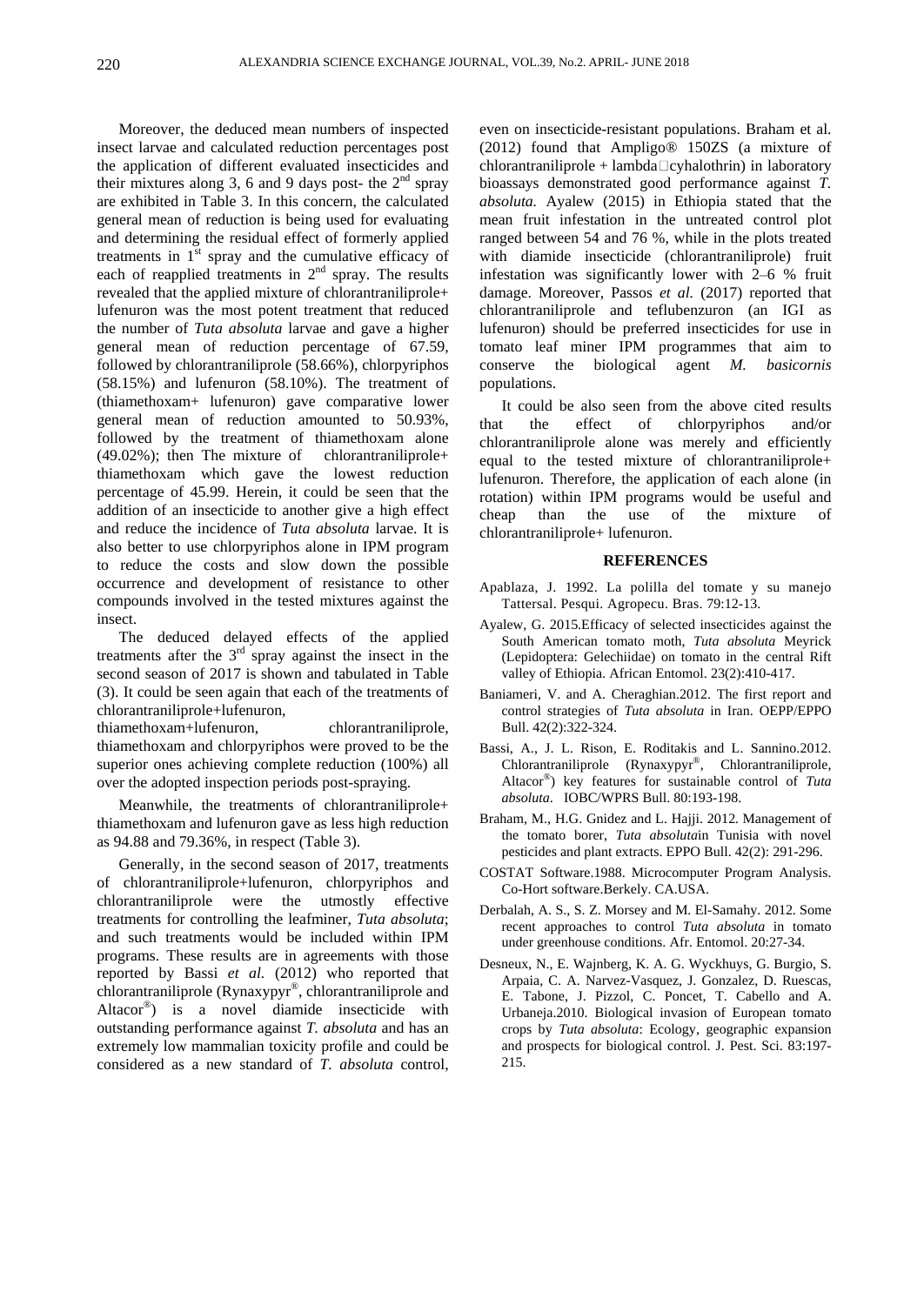- EMALR. 2015. Recommendations for controlling agricultural Oliveira A., V. Veloso, R. G. Barros, P. M. Fernandes and E.
- FERA. 2009. South American tomato moth *Tuta dbsoluta.* Food and Environment Research Agency, Department for Environment Rood and Rural Affairs. ?ztemiz, S. 2012. The tomato leafminer, *Tuta absoluta*
- Garzia, G. T., G. Siscaro, A. Colombo and G. Campo.2009. Meyrick (Lepidoptera: Gelechiidae) and its biological<br>Reappearance of *Tuta dbsoluta* in Sicily [Rinvenuta in control. KSU J Nat Sci. 15(4):47-57.
- (Meyrick) and *Helicoverpa armigera* (Hubner) infesting
- Henderson, C. F. and E. W.Tilton.1955. Tests with acaricides<br>against the brown wheat mite J. Econ. Entomol. 48:157. Ramadan, G. R. M. 2014. Efficiency and residue analysis of against the brown wheat mite. J. Econ. Entomol. 48:157-
- Hrnčic´, S. and S. Radonjic´.2012. Tomato leafminer *Tuta* Egypt. *absoluta* Meyrick (Lepidoptera, Gelechiidae): current<br>status in Montenegro EPPO Bull 42(2):341-343<br>Roditakis, E., D. Papachristos and N. E. Roditakis. 2010.
- IRAC . 2009. *Tuta absoluta* on the move. IRAC (Insecticide Resistance Action Committee) Newsletter. Connection, 20. Available at http://www.irac-online.org/
- Izhevsky, S. S., A. K. Akhatov and S. Y. Sinyov .2011. *Tuta absoluta* has been detected in Russia. Zashchita i Karantin
- Khidr, A. A., S. A. Gaffar, Maha S. Nada., A. A. Taman and A. S. Fathia A. Salem .2013. New approaches for controlling tomato leafminer, *Tuta absoluta* (Meyrick) in tomato fields in Egypt. Egypt J. Agric. Res. 91(1):335-
- Klc, T. 2010. First record of *Tuta absoluta* in Turkey.
- Let, G. L. D., M. Picanço, K. N. C. Queues and J. C.  $119$ .<br>Zanuncio .2001. Role of plant age in the resistance of *Lycopersicum hirsutum* f. glabratum to the tomato leafminer *Tuta absoluta* (Lepidoptera: Gelichiidae). Sci.
- Lietti, M. M., H. Botto and R. A. Alzogaray.2005. Insecticide resistance in Argentine populations of *Tuta* J. 7(3):1-4. *absoluta* (Meyrick) *(Lepidoptera: Gelechiidae).* Neotrop.
- Lobos, E., Occhionero M., Werenitzky D., Fernandez J. and L.M. Gonzalez.2013. Optimization of a trap for *Tuta absoluta* Meyrick (Lepidoptera: Gelechiidae) and trials to determine the effectiveness of mass trapping. Neotropical
- Miniermotte, E. 2010. *Tuta absoluta* on the way from the 124:233-238.
- (Meyrick) (Lepidoptera: Gelechiidae) in Sudan.
- Mohammed, A. S. 2010. New record for leafminer, *Tuta absoluta* (Lepidoptera: Gelechiidae) infested tomato plantations in Kafr El-Sheikh region. J. Agric. Res. Kafer
- pests. Egyptian Ministry of Agriculture and Land Souza. 2008. Captura de Tuta absoluta (Meyrick) Reclamation. (in Arabic) (Lepidoptera: Gelichiidae) comarmadilha luminosa na cultura do tomateiro tutrado. Pesqui Agropecu Trop. 38(3):153-157.
	- Meyrick (Lepidoptera: Gelechiidae) and its biological control. KSU J Nat Sci. 15(4):47-57.
- Sicilia *Tuta absoluta*]*.* L'lnformatore Agrario. 65:57-71. Passos, L. C., Marianne A. Soares, Marianne A. Costa, J. P. Hanafy, H. E. M. and W. El-Sayed. 2013. Efficacy of bio-and Michaud, B. C. Freire and G. A. Carvaino. 2017.<br>
chemical insecticides in the control of *Tuta absoluta* Physiological susceptibility of the predator *Macrolophus* tomato plants. Aust. J. Basic Appl. 7: 943.<br>
tomato plants. Australian and *Soluta* (Lepidoptera: Gelechiidae).<br>
Biocontrol Sci. Technol. 27(9): 1082-1095. Michaud, B. C. Freire and G. A. Carvalho. 2017. Physiological susceptibility of the predator *Macrolophus basicornis* (Hemiptera: Miridae) to pesticides used to control of *Tuta absoluta* (Lepidoptera: Gelechiidae). Biocontrol Sci. Technol. 27(9): 1082-1095. Ramadan, G. R. M. 2014. Efficiency and residue analysis of
	- 161. certain insecticides for control of tomato leafminer, *Tuta absoluta*. M. Sc. Thesis, Faculty of Agric. Alex. Univ. Egypt.
	- status in Montenegro. EPPO Bull. 42(2):341-343.<br>Current status of the tomato leafminer Tuta absoluta in Roditakis, E., D. Papachristos and N. E. Roditakis. 2010. Current status of the tomato leafminer *Tuta absoluta* in Greece. OEPP/EPPO Bulletin. 40(1):163-166.
		- Russell .2009. *Tuta absoluta-* Insect Profile. Russell IPM Ltd.
	- Rastenii. 3:40-44. *absoluta* (Lepidoptera:Gelechiidae) infesting tomato Saad, A. S. A., E. H. M. Tayeb, Lila M. Abdel-Nabi and Hoda G. A. Attia. 2014. Integrated pest management for *Tuta*  plants in Egypt. J. Adv. Agic. Res. 19(4):756-767.
		- Salazar, E. R. and J. E. Araya.2001. Response of tomato leaf moth *Tuta absoluta* (Meyrick) to insecticides in Africa). Agricultura Tecnica. 61:429-435.
- 345. Shalaby, E. M., M. M. Soliman and E. M. Abd El- Phytoparasitica. 38(3):243-244. Leite, G. L. D., M. Picanço, R. N. C. Guedes and J. C. Their residues in tomato fruits. Appl. Biol. Res. 14:113-Mageed.2012. Evaluation of some insecticides against tomato leaf minor (*Tuta absoluta*) and determination of their residues in tomato fruits. Appl. Biol. Res. 14:113- 119.
	- Hort. 89(2):103-113. (Meyrick) (Gelechiidae: Lepidoptera) under laboratory Shiberu, T. and E. Getu. 2017. Evaluation of some insecticides against tomato leaf miner, *Tuta absoluta* and glasshouse conditions. Agric. Res. Tech. Open Access J. 7(3):1-4. Siqueira, H. A. A., R. N. C. Guedes and M. C. Picanco.
	- Entomol. 34:113-119. 2000a. Insecticide resistance in populations of *Tuta absoluta* (Lepidoptera: Gelechiidae). Agric. Forest Entomol. 2:147-153.
	- Entomology. 42(5): 448-457. *Tuta absoluta* (Lep., Gelechiidae). J. Appl. Entomol. Siqueira, H. A. A., R. N. C. Guedes and M. C. Picanco. 2000b. Cartap resistance and synergism in populations of 124:233-238.
- South. Gemuse (Munchen). 46(2):25-27. Soliman, M. M. M., A. S. H. Abdel-Moniem and M. A. Mohamed, E. S. I., M. E. Mohamed and S. A. Gamiel.2012.<br>First record of the tomato leafminer, *Tuta absoluta* their mixtures on the population of tomato because the tomato leafminer, *Tuta absoluta absoluta* (Mayrick). OEPP/EPPO Bull. 42(2): 325-327.<br>in tomato crop at Upper Egypt. Arch. Phytopathol. Plant **(I.E.** S. Barros, P. Barros, P. Barros, P. Barros, P. Barros, P. Barros, P. Barros, P. Barros, P. Barros, P. Barros, P. Barros, P. Barros, P. Barros, P. Barros, P. Barros, P. Barros, P. Barros, P. Barros, P. Barros, P. Ba Abdel-Raheem. 2014. Impact of some insecticides and their mixtures on the population of tomato borers, *Tuta absoluta* (Meyrick) (Lepidoptera: Gelechiidae) and *Helicoverpa armigera* (Hiibner) (Lepidoptera: Noctuidae) Protect. 47:1764-1776.